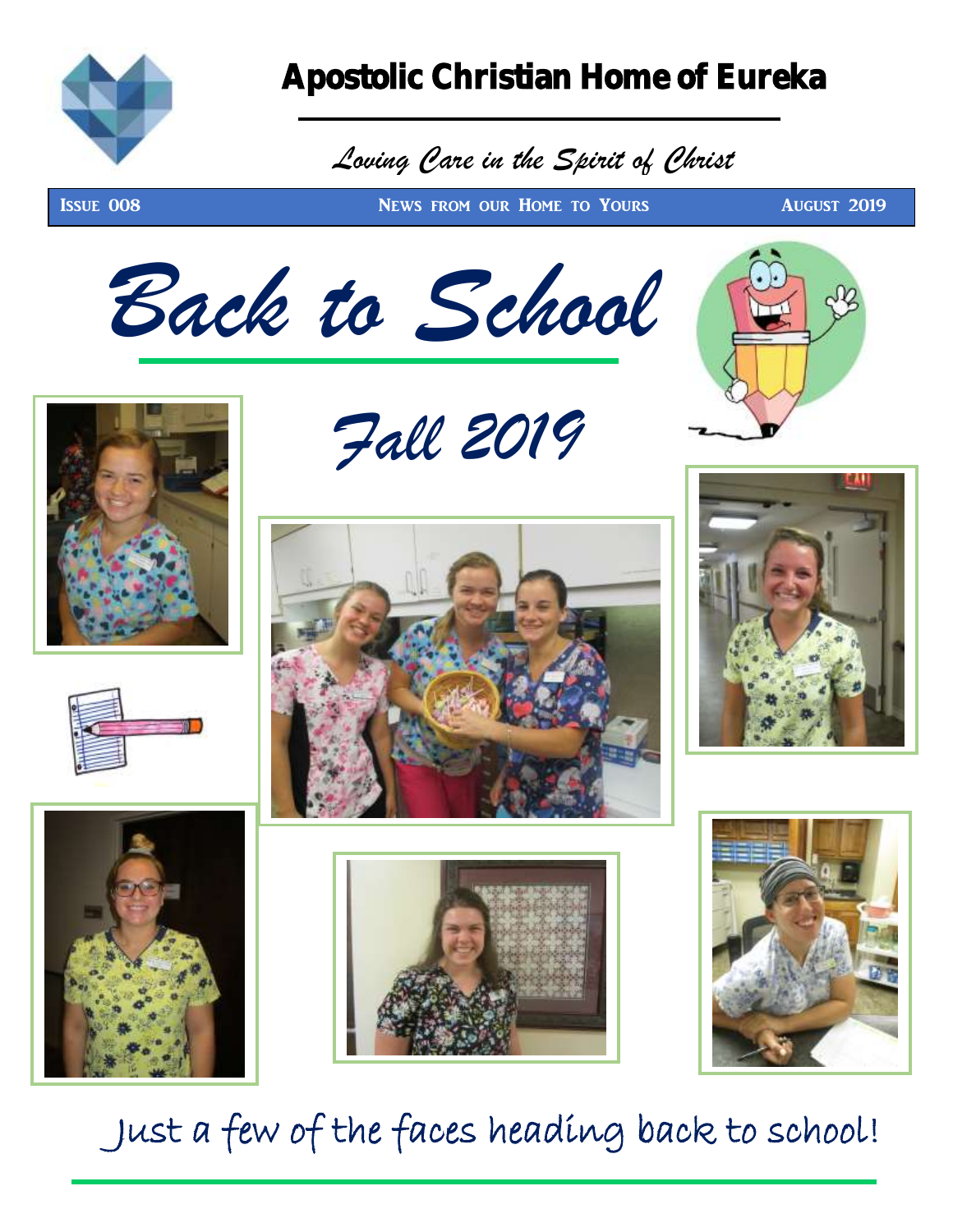## WHERE THEY WENT TO SCHOOL . . .



Becky Kuras, head of Employee Services graduated from Eastern Illinois University with a degree in business. She says, "Now I'm working on getting my kids into school!"



Brian Woodward graduated from Western Illinois University with a degree in Animal Science and managed a Hog Farm. He returned to school and got his Nursing degree in 1999 when he could no longer work in the agriculture business due to allergies. He states he got his interest in nursing as his mom was a nurse and from working on the rescue squad for 10 years



Joyce Erickson wanted to be a nurse since she was 7 years old and helping out making beds at the Shriners Hospital. She attended ICC and went on to receive her Bachelors in Nursing from OSF School of Nursing.



Mark Moser of the Home's Maintenance Department graduated from the University of Illinois with a degree in Ornamental Horticulture and a minor in Music.



Joanna Hall has always had an interest in people and what makes each person unique. She graduated from St. Ambrose in 1997 with a degree in Psychology.



Lisa Leman (left) says that she really enjoyed her work here at the Home as a CNA and wanted to further her education. She graduated from ICC School of Nursing in 2006.

Alissa Wiegand says that she enjoyed the medical field and wanted to help people. She graduated from ICC School of Nursing in 2001.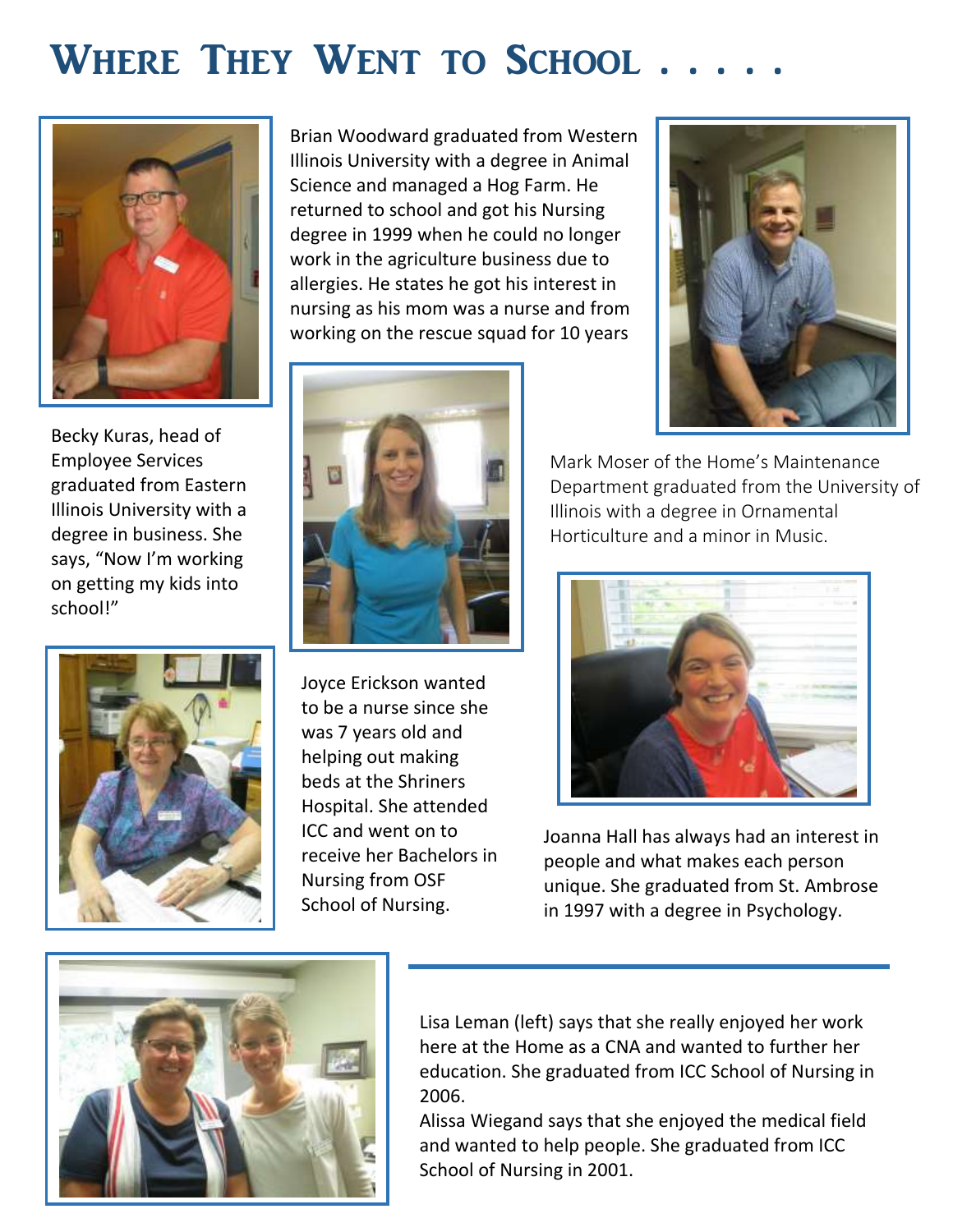## Starting Back to School Soon

CNA Brianna Yordy (right) graduated from being homeschooled this past spring and will be going to ICC this fall to study nursing. She first became interested in nursing when she had the opportunity to do translation work for teams of visiting American medical teams in Haiti, where she lived with her parents who are missionaries. She stated that she was also influenced to become a nurse because her Grandma, Mom, and Aunt are all nurses! She says, "Being a nurse will be great because I will get to help people!"





CNA Shannon Rocke (left), who has worked at the Home for the past 15 months, will be taking her prerequisites for the ICC Nursing Program this fall. She says that she is interested in Nursing because her mom is a nurse and because she wants to work directly with people and help them.

CNA Breanne Gardner (right) will be a senior at Metamora High School this fall and will graduate in December so that she can begin the Nursing Program at ICC Spring semester. Her desire to be a nurse came about after seeing her grandmother's need for better care while living in a nursing home. Breanne stated, "I want to make things better for people."





Kaitlin Schumbach (above) who works as a CNA in Heiterland will be going to ICC this fall to study Massage Therapy. She became interested in this field by the encouragement of a resident's family member while she was giving their loved one a foot massage to help them relax.



LPN Ashleigh Melton (left) will be busy this fall balancing family life, work, and school as she begins the LPN to RN Bridge Program at ICC. Ashleigh says she loves learning about all aspects of Nursing!

CNA Jessi Kieser (right) has always liked doing artwork and often decorates our downstairs activity room's whiteboard with beautifully handwritten Scripture verses. She graduated this past spring from ICC and will be continuing her education at ISU. She is pursuing a degree in Graphic Arts.

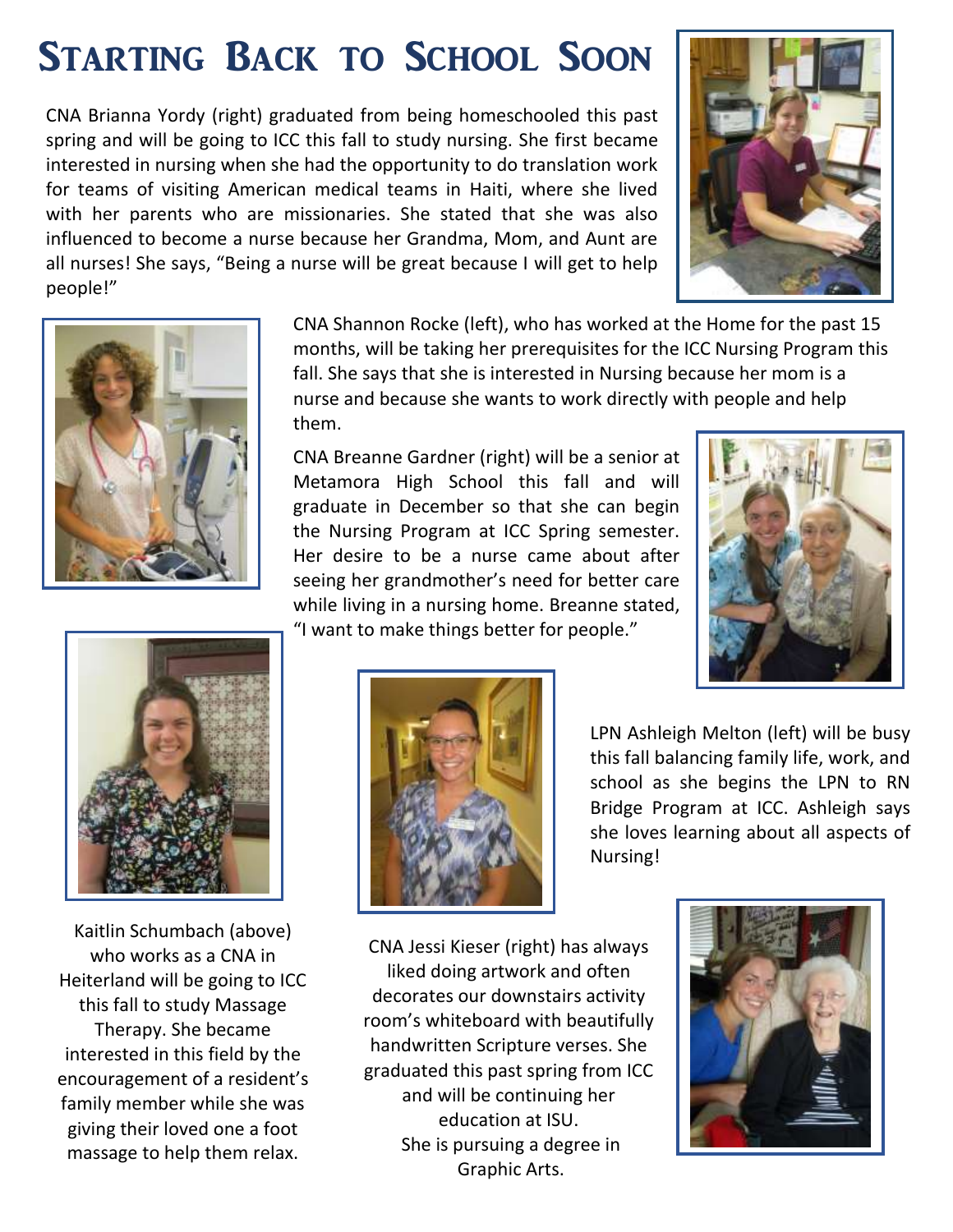## Reminiscing About School Days





Ann Viano says that she went to school in the late 1920's. She remembers the Nuns teaching and that Sister Lucy was her favorite because she was thorough in her teaching and helped students after school if they were having trouble. She says that Sister Lucy taught her to knit at Benedictine College in Lisle, Illinois when she was in the  $4<sup>th</sup>$ grade.



Verna Schramm has good memories of Mrs. Gossball who was her Public Speaking Teacher. Verna exclaims that Mrs. Gossball was kind and treated her students well.

Lorraine Novotny says that she went to school at Our Lady of Lourdes. She remembers having a Nun for a teacher and states that her favorite subject was history.



Jane Hartter says she went to Davenport Grade School in Eureka back when they didn't have Kindergarten. She didn't like school to death of her teacher and felt sick so much of the time that she couldn't even go; her parents later learned that she wasn't pretending to be sick when she had an appendicitis! Happily things turned around for her the next year when she got Miss Johnson, whom she loved, as her second grade teacher.

Math was Luann Knapp's favorite subject…..When asked why? She stated, "Probably because it was easy for me!"









Ketra Burton has fond memories of Junior High to her sophomore year in High School as she remembers a special beau who lived down the road, but who later moved to St. Louis. She said this special young man introduced her to her husband.

her first year because she was scared